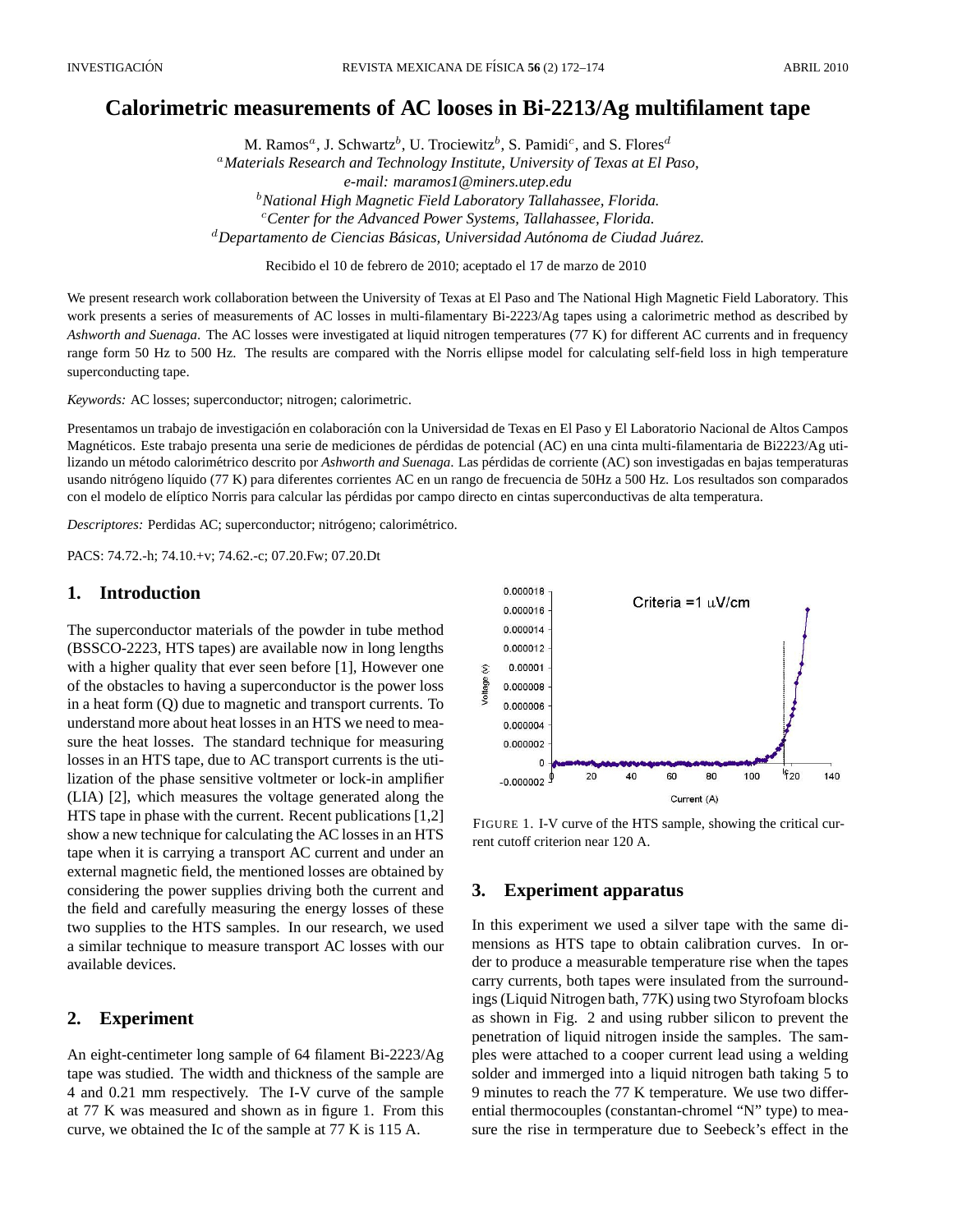HTS and Ag tapes. For each tape, one junction of differential thermocouple was bonded to the midpoints of the tape using a GE varnish, the another (reference junction) was kept in LN2 and then both ends of the differential thermocouple were connected to twisted insulated cooper wires to prevent any magnetic inductance. We used Keithley 2001 with option card 1801 to measure the voltage of the differential thermocouples. The symmetry of the differential thermocouple circuit is also considered so that the noise generated by temperature gradient and by junctions between copper wires and thermocouples is canceled.

#### **4. Results and discussion**

Twenty-second pulses of DC currents in the range from 4A to 15A were passed through the calibration tape (Ag tape). The temperature rise on this tape measured by differential thermocouples is shown in Fig. 3.

The voltage drop from voltage taps in the calibration tape is useful for calculations of power dissipation in a crosssection area of HTS tape located inside the calorimetric box. From the maximum point of the temperature rise-time curves (Fig. 3) and corresponding power dissipation it is possible to obtain the relation between power dissipations and temperature rise that dependence of the temperature rise on power dissipation is presented in Fig. 4.



FIGURE 2. Left: Schematic drawing of Styrofoam box, Right: Actual photograph of Styrofoam box used during calorimetric measurements of AC looses.



FIGURE 3. Temperature rise measurements for calibration Ag tape at  $T = 77$  K for currents values of 4 to 15 A all measurements were done at a frequency of 500 Hz.



FIGURE 4. Calibration curve for Ag tape measured at  $T = 77$  K, for different current values at 500 Hz. Thermocouple voltage units are mV.



FIGURE 5. Temperature rise on HTS (Bi-2213) tape for different currents, 500 Hz at 77 K.



FIGURE 6. AC loss for different currents and frequencies in 64 filament Bi-2223/Ag tape tape measured at  $T = 77$  K as compared with the Norris ellipse [4].

Obviously, one can observe that rises in temperature depend linearly on power dissipation as expected and from that calibration curve, it is possible to determine a relation  $V = AO$ , where  $V$  and  $Q$  are the voltage of differential thermocouple and power dissipation on the tape.

A twenty second AC current pulse in the range from  $I_{peak}$ =45 A on increments is passed gradually through the